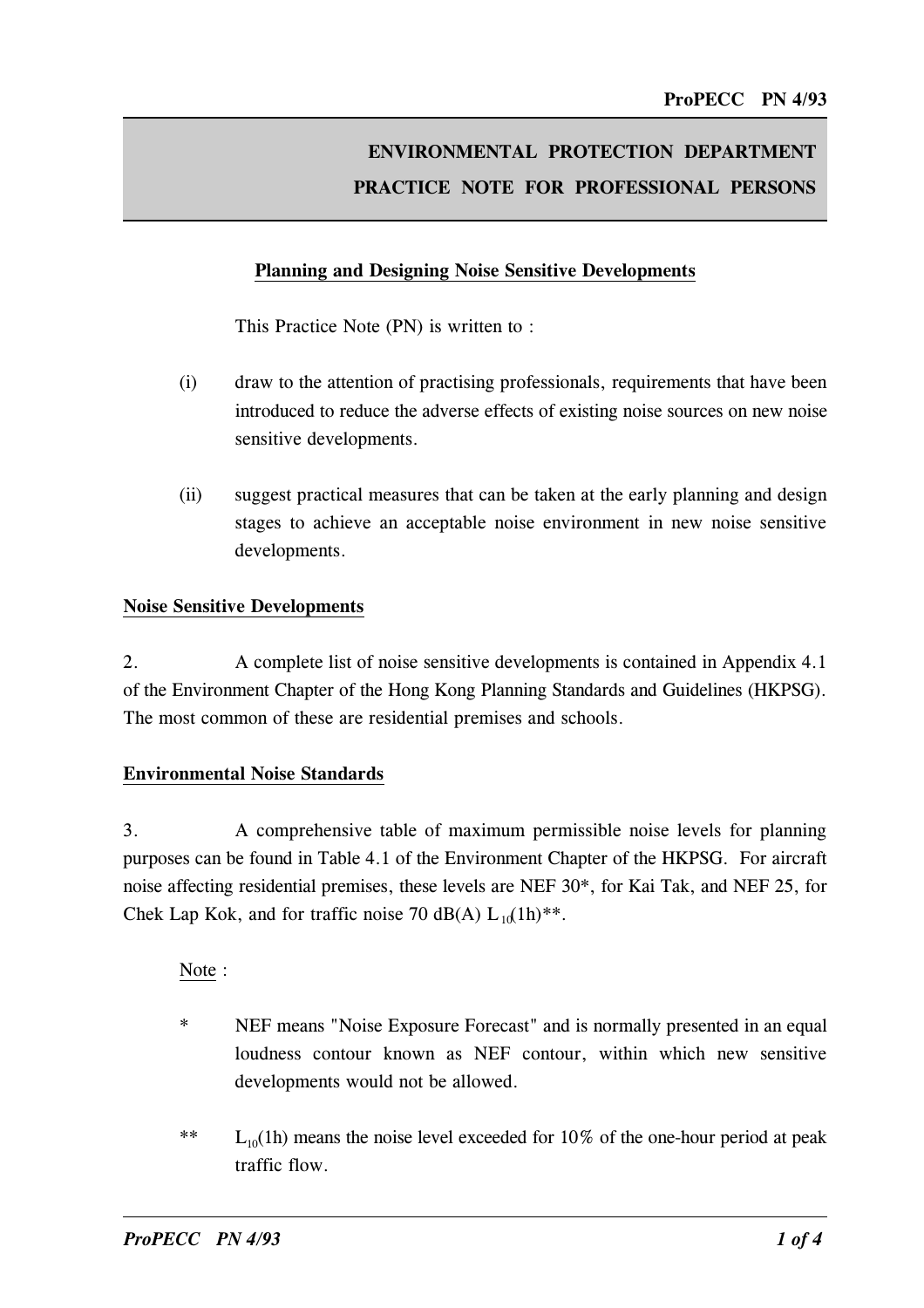4. For the design of noise sensitive developments near noise sources such as railways and industrial premises, which are controlled under the Noise Control Ordinance, reference should be made to the "Technical Memorandum for the Assessment of Noise from Places Other Than Domestic Premises, Public Places or Construction Sites", issued under that Ordinance.

## Noise Impact Assessment

5. In order to ensure that noise standards will be met, requirements for the project proponent to carry out a Noise Impact Assessment (NIA) are often stated in lease conditions of a lot or in the relevant conditions of Housing Authority projects. Where the developments are large or involve other types of pollution, the requirement is often a part of a larger Environmental Impact Assessment (EIA).

6. It is essential that the NIA not only predicts the noise impact but, in the process, interacts with the design of the development concerned, so that mitigation measures are incorporated into the design to help minimize the noise impact. For cases where the lease, or other conditions, state that measures must be taken to the satisfaction of the Director of Environmental Protection, the Noise Policy Group of the Environmental Protection Department will ensure that all practicable mitigation measures have been incorporated. These mitigation measures must be implemented by the project proponent and may form the basis for the issue of any compliance certificates.

### Practical Noise Miti�ation Measures

7. A range of measures are available to mitigate impact of noise from industrial sources and road and rail traffic. Local experience indicates that the following measures can be effective :

- (i) Screening by Noise Tolerant Buildings Multi-storey carparks and commercial centres can serve effectively as a noise barrier if placed in between the noise source and the noise sensitive components of a development, such as residential towers or schools.
- (ii) Setback of Buildin�s

Depending on the nature of the noise source, a setback which doubles the distance between the noise source and receptor can provide a 3 to 6  $dB(A)$ reduction. It is often not practicable to use setbacks alone to achieve the required attenuation because there is insufficient space in Hong Kong to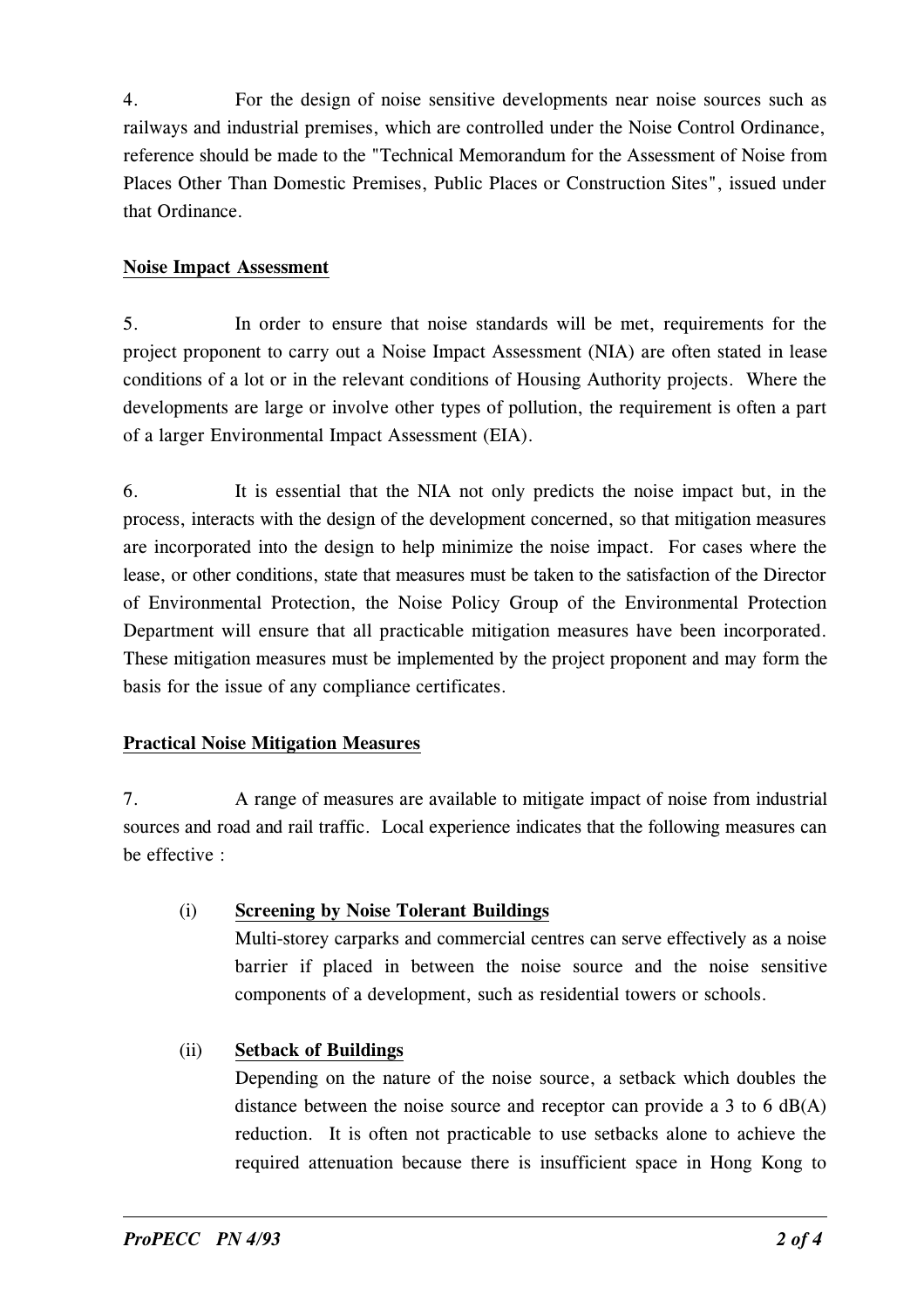achieve the necessary effect. Setbacks can, however, be usefully combined with other noise mitigation measures listed here.

## (iii) Decking Over

For a high density development involving high-rise buildings contiguous to or sandwiching a road or rail corridor, placing a deck over the road or railway, with development located on top of the deck, will provide noise reductions up to 15dB(A). If this technique is pursued, it will be necessary to consult the Director of Highways or the railway operator at an early stage to ensure that the design is acceptable to them.

# (iv) Extended Podium

Where the development flanks a major noise source and a full deck cannot be provided, useful noise reductions can still be achieved through an extended podium which effectively covers part of the source.

# (v) Building Orientation

This technique calls for special building designs where noise tolerant portions of a building such as kitchens, toilets, stairwells, lift cores and storage rooms face the noise source. In some situations, advantages can be obtained by orienting windows away from the noise source.

# (vi) Treatment of Source

It is possible that direct remedies, such as noise barriers alongside roads or railway tracks or acoustic treatment of an existing factory, may yield cost-effective results. Past experience indicates that if such measures are considered at an early stage, with the involvement of the Director of Highways or of rail or factory operators as appropriate, highly satisfactory results can be achieved.

# (vii) Provision of Acoustic Insulation to Affected Noise Receivers

The provision of window or whole facade noise insulation is a mitigation measure of last resort and is applicable only for units which cannot be protected satisfactorily through any other means.

For aircraft noise there are fewer options available and normally only para (vii) above is applicable.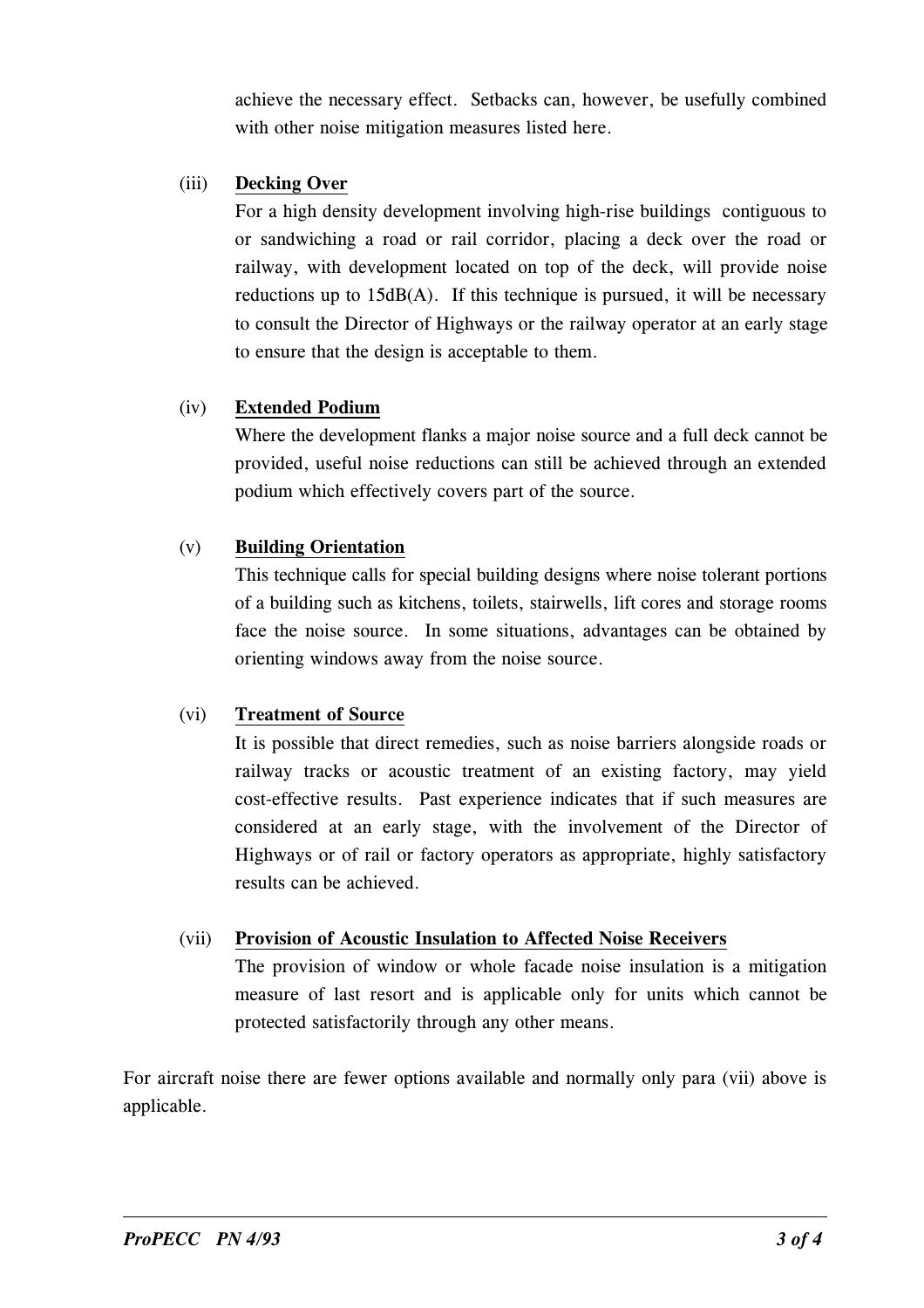#### Advice from Environmental Protection Department

8. Further details of mitigation measures can be found in the following EPD publications :

- (a) Environmental Guidelines For Planning in Hong Kong, Chapter 4;
- (b) The "Environment Hong Kong" series, Noise Chapter; and,
- (c) Application of Screening Structures to abate Noise from Surface Transportation.

Professionals are welcome to contact the Principal Environmental Protection Officer (Noise Policy) [ Tel : 594-6565, Fax : 802-4511 ] at 46/F., Revenue Tower, 5 Gloucester Road, Wan Chai, Hong Kong.

> (Stuart B. Reed) Director of Environmental Protection

Environmental Protection Department 28/F Southorn Centre 130 Hennessy Road Wan Chai

Issued September 1993 Ref. : EP 81/C2/28 Annex I